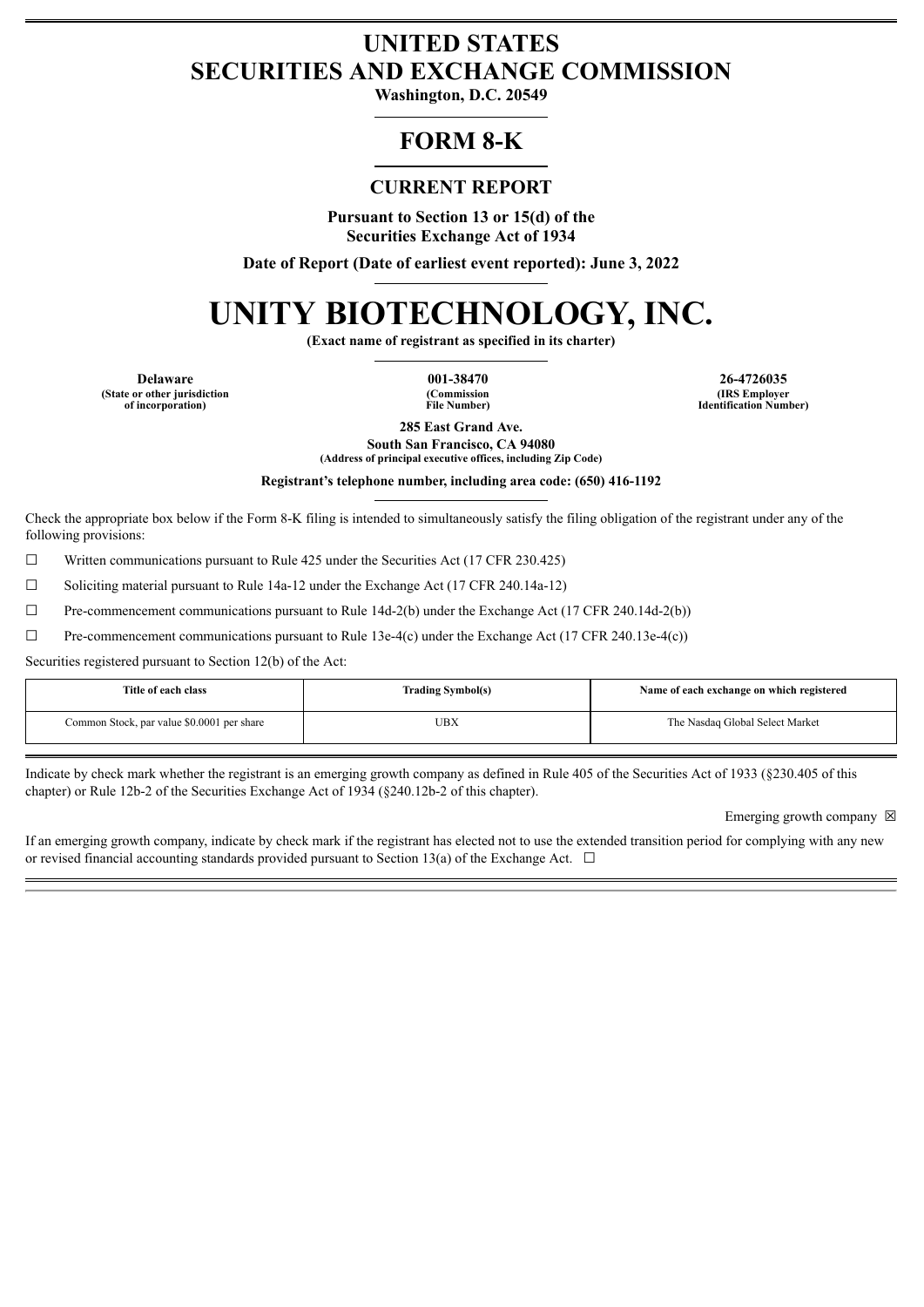#### Item 3.01 Notice of Delisting or Failure to Satisfy a Continued Listing Rule or Standard; Transfer of Listing.

On June 3, 2022, Unity Biotechnology, Inc. (the "Company") received a notification from The Nasdaq Stock Market ("Nasdaq") that for the last 30 consecutive business days, the closing bid price of the Company's common stock was below \$1.00 per share, which is the minimum required closing bid price for continued listing on the Nasdaq Global Select Market pursuant to Listing Rule 5450(a)(1).

This notice has no immediate effect on the Company's Nasdaq listing or trading of its common stock. In accordance with Nasdaq Listing Rule  $5810(c)(3)$ (A), the Company has 180 calendar days, or until November 30, 2022, to regain compliance. To regain compliance, the closing bid price of the Company's common stock must be at least \$1.00 per share for a minimum of ten consecutive business days. If the Company does not regain compliance by November 30, 2022, the Company may be eligible for a second 180-calendar-day period, provided that the Company meets the continued listing requirement for market value of publicly held shares and all other initial listing requirements for Nasdaq, other than the minimum bid price requirement, and the Company provides written notice to Nasdaq of its intention to cure the deficiency during the second compliance period. If the Company is not eligible for the second compliance period or Nasdaq staff concludes that the Company will not be able to cure the deficiency during the second compliance period, Nasdaq will provide written notice to the Company that the Company's common stock will be subject to delisting. In the event of such notification, the Company may appeal Nasdaq's determination to delist its securities, but there can be no assurance that Nasdaq would grant the Company's request for continued listing.

The Company intends to take all reasonable measures available to regain compliance under the Nasdaq Listing Rules and remain listed on Nasdaq, including implementing a reverse stock split as proposed in the Company's Proxy Statement if authorized by the Company's stockholders. There can be no assurance that the Company will be able to regain compliance with the minimum bid price or market value requirements, or will otherwise be in compliance with other Nasdaq Listing Rules.